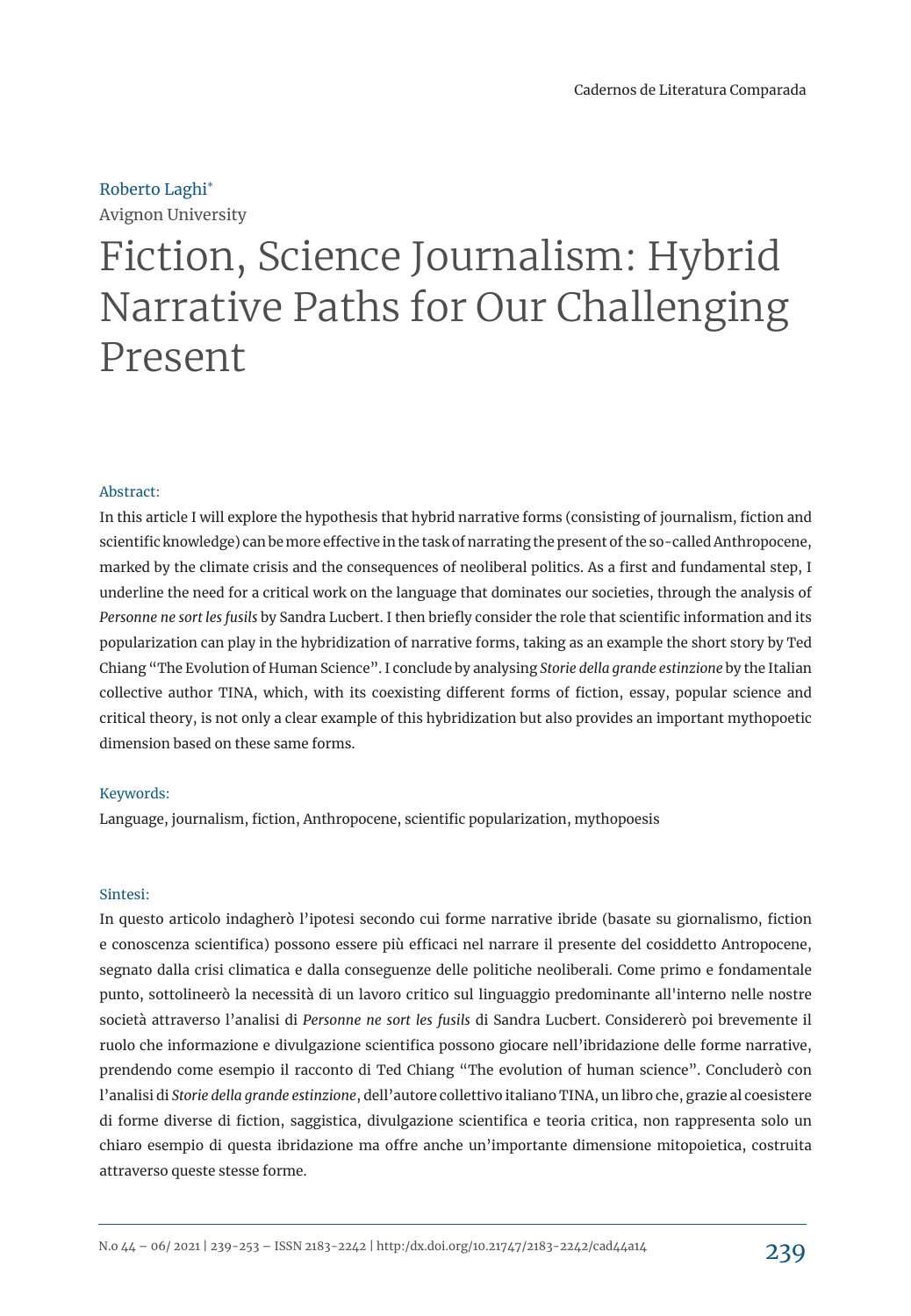#### Parole chiave:

Linguaggio, giornalismo, narrativa, antropocene, divulgazione scientifica, mitopoiesi

La predisposizione umana alla narrazione fittizia (fiction) sembra a prima vista controproducente in senso biologico rispetto alla narrazione vera (true narration), che veicola informazioni utili alla sopravvivenza o che, in forma di gossip, svolge una funzione di coesione sociale.

Perché, allora, l'umanità spende tanto tempo nel raccontare storie che non sono credute né da chi narra né da chi ascolta?

[The human disposition to fictional narration (fiction) appears at first sight counterproductive in a biological sense to true narration, which transmits information that is useful for survival or which, as gossip, contributes to social cohesion.

So why does humanity spend so much time telling stories that are not believed either by those who narrate nor by those who listen?]

(TINA 2020: 245)

## **Introduction**

There are, of course, multiple approaches to analysing the mutual contaminations of journalism and literature. To impose some necessary limitations, in this article I will focus on contemporary written production and, particularly, on three texts that can be considered hybrids between journalism (including the popular essay) and fiction. These texts can be looked at as attempts to expand the boundaries of narration by means of inserting other writing forms such as scientific popularization, critical analysis and the representation of the imaginary which, in combination, can show us new and different ways of thinking about literary forms for the Anthropocene.<sup>1</sup>

I support the hypothesis that these hybrid forms can give birth to deeper and more articulated narrative possibilities and better ways to understand the complexity of contemporary reality. In particular, I will argue, with the collective author TINA, that this hybrid narrative forms are necessary because "solo un equilibrio consapevole tra conoscenza scientifica, grammatica dell'immaginazione e vocazione politica potrà produrre i manuali necessari per affrontare i prossimi tempi, per salvarci" ["Only a conscious balance between scientific knowledge, the grammar of the imagination and political vocation will enable us to produce the handbooks necessary for us to confront what is to come, to save ourselves." ]<sup>2</sup> (TINA 2020: 444).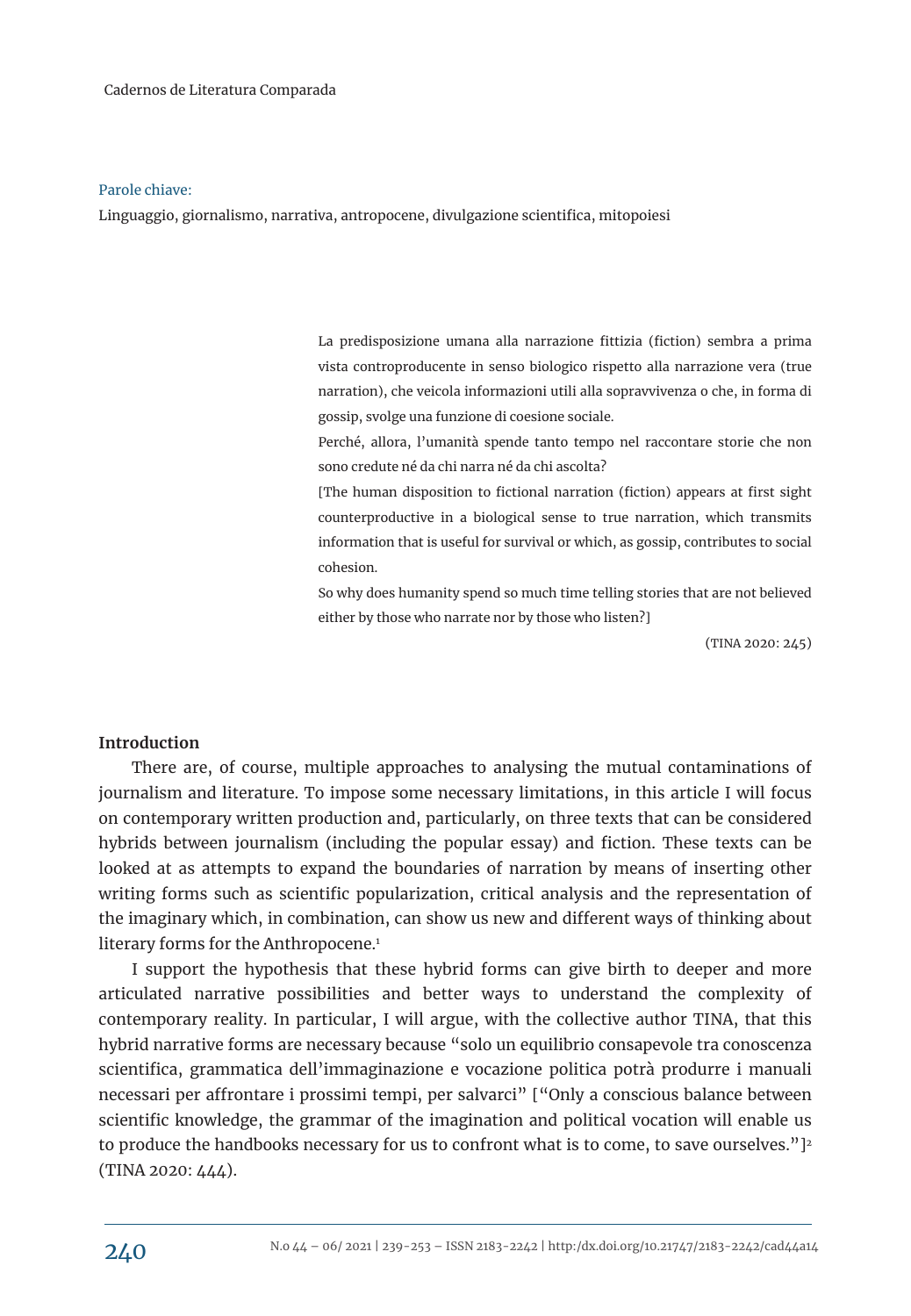As Marco Caracciolo has recently pointed out:

It is not a coincidence that the most stimulating negotiations of the Anthropocene crossfertilize storytelling with other genres and semiotic modes, integrating the visual language of science (e.g., in Rivka Galchen's *Atmospheric Disturbances*) and essayistic discourse (in Safran Foer's 2019 book as well as works by another American writer, Thalia Field) to hint at the blind spots and inadequacies of narrativity. Such blurring of generic and semiotic boundaries might be useful, and even essential, in times that are challenging so fundamentally the ontological categories handed down to us by Western modernity. (Caracciolo 2020: 29)<sup>3</sup>

As a starting point, I will first address the "political vocation" mentioned above in relation to the use of language as a tool to manipulate reality (and the interpretation we can make of it) and, in particular, to limit the spectrum of critical discourses we can generate. I consider that a critical work on language is a fundamental step not just to select the tools but also to reclaim collective possession of those tools we need, as mankind, to grasp and narrate the present. Above and beyond the debate around fake news and the crisis of journalism,<sup>4</sup> and following the example of a fundamental study of the language of power, such as *LTI* by the philologist Victor Klemperer, we can argue that our societies have been pushed to adopt a "newspeak" whose consequences go even further than those George Orwell imagined in *Nineteen Eighty-Four*, and do so in ways that are different. I will investigate the role of this "newspeak" by analysing *Personne ne sort les fusils* by Sandra Lucbert, with the help of the work of the French economist Jean-Paul Fitoussi, whose recent books highlight the use of language in the dominant neoliberal discourse. Lucbert aims to deconstruct this newspeak by way of situating herself, as a writer, in a position that is external to the linguistic system she criticizes. Hybridization between fiction and non-fiction is key in this attempt because it allows a deeper understanding of what is at stake than that which journalism or literature alone could have provided.

I will then add, also as a form of *liaison*, a few notes about the short story "The Evolution of Human Science" by Ted Chiang, first published in *Nature* magazine, as a means of identifying scientific information and its popularization as another important element in the process of narrative hybridization: in times of pandemic, we have seen that this is a key point, and closely related to language, journalism and our ability to understand the world. Furthermore, this particular example of (science-scientific) fiction took the form of journalism, and involved confronting some of the issues posed by technological development and Artificial Intelligence, and, in doing so, addressed fundamental questions about humanity and its present and future relationship with machines.

Political vocation, scientific knowledge and the construction of the imaginary (mythopoesis) are well combined in the third work I consider, *Storie della grande estinzione* by the collective author TINA, a book that mixes fiction, essays and critical theory. The aim of this book, in line with the literary oriented Anthropocene production, is dualistic: on the one hand, it is meant to make us (more) familiar with the ideas of catastrophe and collapse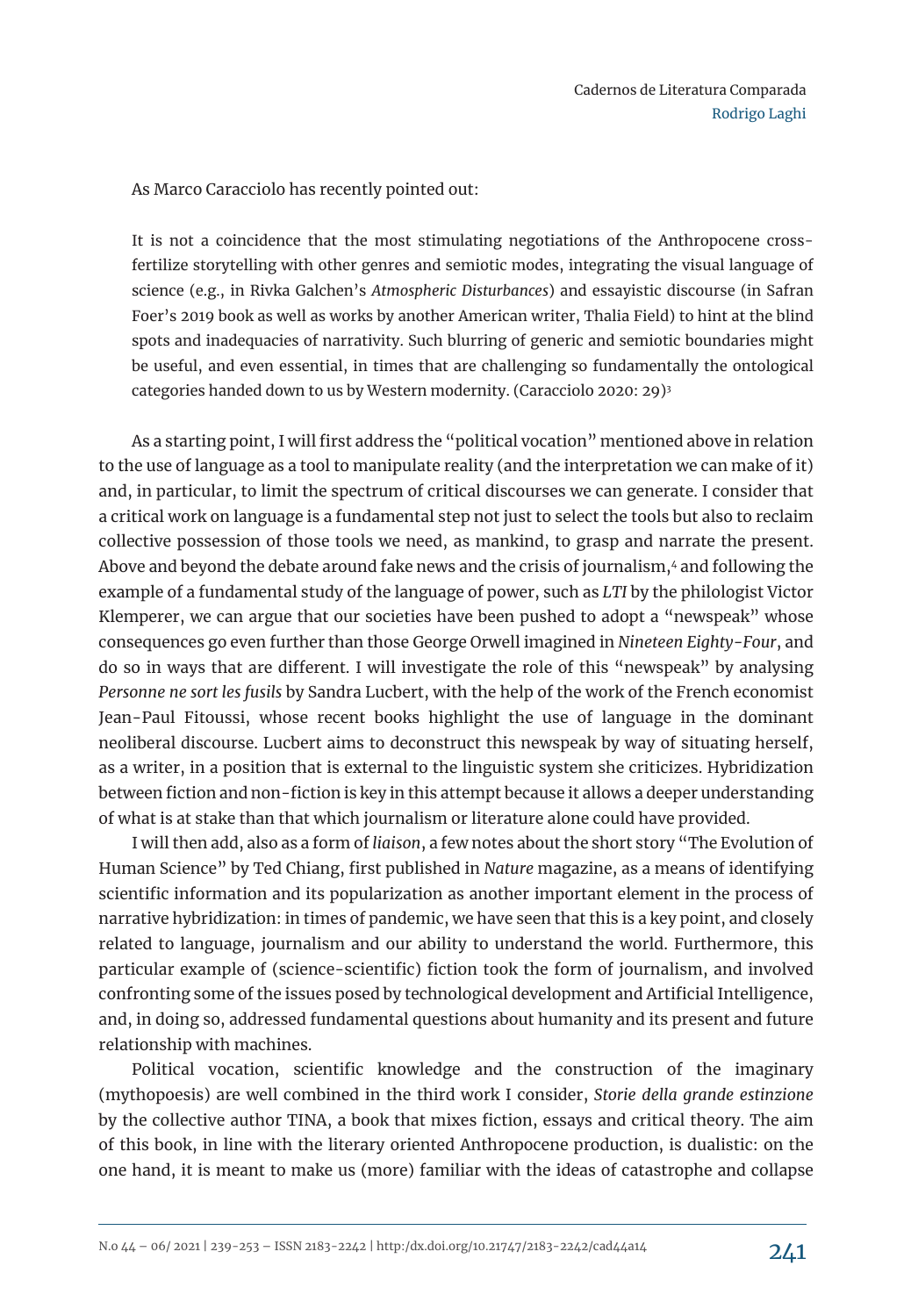(and to an extreme extent: the end of humanity as we know it), and, on the other, to create new collective narrations (myths) that can help us to think on the contemporary world physical environment and human life conditions, which "seem[s] to have become cognitively unthinkable" (Monacelli 2020: 122).

With the awareness that this effort to map and identify certain elements of contemporary writing is necessarily limited and reflects just one of many possible lines of inquiry, these texts will help us to examine the hypothesis I have presented and, as a conclusion, to imagine possible new trends in the representation of reality.

## **The tools: "hacking" the "newspeak"**

Sandra Lucbert's *Personne ne sort les fusils*<sup>5</sup> tells the story of the France Télécom trial, that started on May 6th 2019 and ended on December 20th 2019, convicting in first instance seven managers of the company. The legal battle was started in 2009 by former employees and their families who wanted the "moral harassment" caused by the company management to be acknowledged in court. The story has been widely reported by the media (especially by French sources), in particular during the so-called "suicides crisis" of 2009. The reorganization of the company that led to a crisis situation and then to the trial is considered one of the most rigorous examples of the enforcement of neoliberal politics in France.<sup>6</sup>

Lucbert attended the sessions of the trial and, with an "unspeakable rage"<sup>7</sup> on what she had witnessed, asked herself how she could write about this story. "Le procès France Télécom est l'histoire d'un enlisement grammatical" ["The France Télécom trial is the story of a grammatical subsidence"], she writes (Lucbert 2020: 21): the only way she found to tell the story of this "subsidence" was to unmask the grammar and language that sustains it, and to deconstruct its mechanisms and automatisms.

"Les mots d'une société ne contiennent qu'elle" [The words of a society are but meant to hold the society itself] (*idem*: 33). Although the France Télécom case was reported across the print and electronic media, there seemed to be a threshold beyond which commercial mainstream journalism cannot but fail. The fact-checking trend of recent years, instead of being proof of the continuity of the role of journalism as a watchdog, is the avowal of its failure: that journalism itself no longer involves fact-checking, a service now provided by specialist teams, demonstrates beyond doubt that it has lost its foundations. This could be one of the reasons for why journalism often fails to grasp the complexity of the present time frame; even when facts are verified and explained, there remains something scarcely placed under scrutiny: I mean the system in which the reported facts have taken place. In the specific case of the France Télécom trial, we know what happened, we know about the economic plan and the moral harassment, about the cases of clinical depression and the deaths by suicide; we have the numbers, the facts, the dates. But something remains hidden between the lines, wiped out by the "newspeak". That same newspeak which is also the language of mainstream journalism, the same used by the mainstream political and economic discourse, the language that shapes our societies and supports a social order that is reproducible, mechanical. In the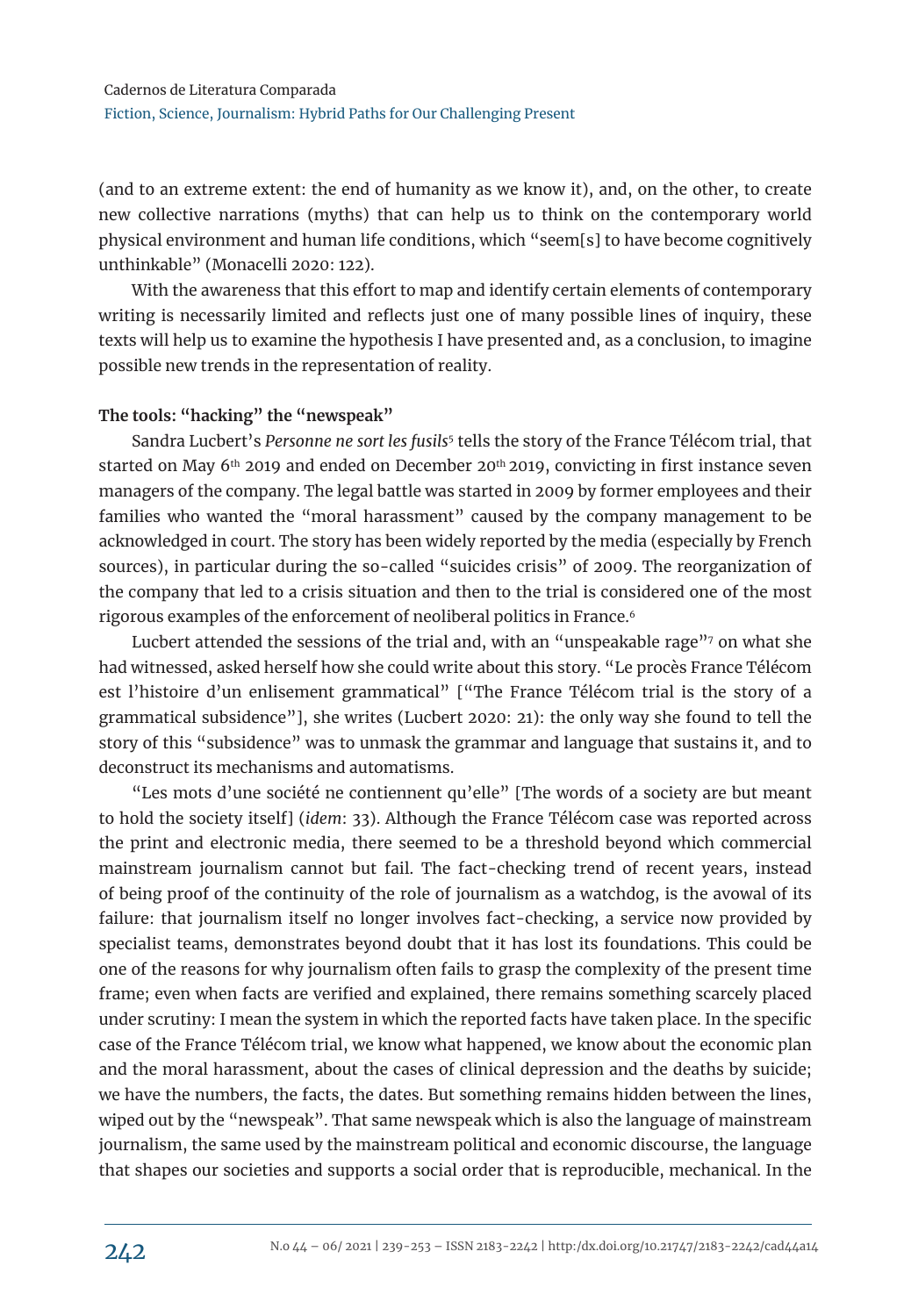France Télécom trial, the social order being judged is the same one that sits in judgement, and therefore "toute notre mécanique sociale devrait comparaître" ["our entire social mechanism should appear in court"] (*idem*: 19). Now, this mechanism "se voit uniquement en s'extirpant de la langue générale" ["can be seen only by uprooting oneself from the general language"], because "depuis un ailleurs, le machinal ressemble souvent à une torture énigmatique" ["looked at from an elsewhere, its mechanics often look like an enigmatic torture"] (*idem*: 25).

To construct this "elsewhere", Lucbert deploys two methods. Her first approach is to use literature as a "quantité d'états de langage" ["a number of states of language"] (*ibidem*) that can be extremely useful in maintaining a constant déplacement ["distancing"] from the object under observation, since literature imposes "un écart permanent d'avec tout ce qu'on dit" ["a permanent departure from everything that is said"] (*ibidem*): these literary references (pages from Proust and Rabelais as well as Kafka's *The Penal Colony* and Melville's *Bartleby*) create a "cacophonie interiéure" ["inner cacophony"] (*ibidem*) that enables the author to break the collective language (of which she acknowledges to be herself a speaker, too, of course). Her second approach consists of a constant switching between different literary styles: narration, journalism, critical essay, monologues in free verse. This way of adapting writing forms to the needs of representation helps overcome the boundaries between different genres, and allows the author to create a hybrid text that better meets the challenge of the critical thought she is engaging in.

Even if Lucbert uses the term "newspeak" ("novlangue" in French, more recently translated from the English as "néoparler"), borrowed from George Orwell's *Nineteen Eighty-Four*, the most important reference for her work is the German philologist Victor Klemperer and his analysis of Nazi power language; hence her use of the term "LCN", "Lingua Capitalismi Neoliberalis", a Latin loan expression that comes directly from Klemperer's "LTI" or "Lingua Tertii Imperii", the language of the Third Reich. Nazi power colonized the language word by word, sentence by sentence, repetition after repetition, in such a way that their language, that of the victors, was assimilated by almost everyone, including the victims. The more unconscious this assimilation was, the more it shaped the speech, thought and feelings of the people. The same is happening nowadays with the language of neoliberal economics, warns Lucbert. The "liquid" language of this shaping process advances through "glissements lexicaux" ["lexical slippages"] (*idem*: 31) – or "piège[s] sémantique[s]" ["semantic traps"] to use the words of Jean-Paul Fitoussi (2020: 129). It uses words and sentences to manipulate reality and to hide causes, since "sans compréhension de la cause, on n'aperçoit pas la cause" ["without understanding the cause, you cannot discern the cause"] (Lucbert 2020: 132). As a consequence, we take reality as it is, without any critical thinking. As examples of how the LCN operates, as Lucbert points out, in the newspeak one is not supposed to say that people are being "protected" but instead that they are "on benefits", and workers are described as "associates" or "partners" rather than "employees".

Lucbert dissects this newspeak in a way that is reminiscent of hacking practices in the software world: studying the structure (the code, the language), exposing its weaknesses and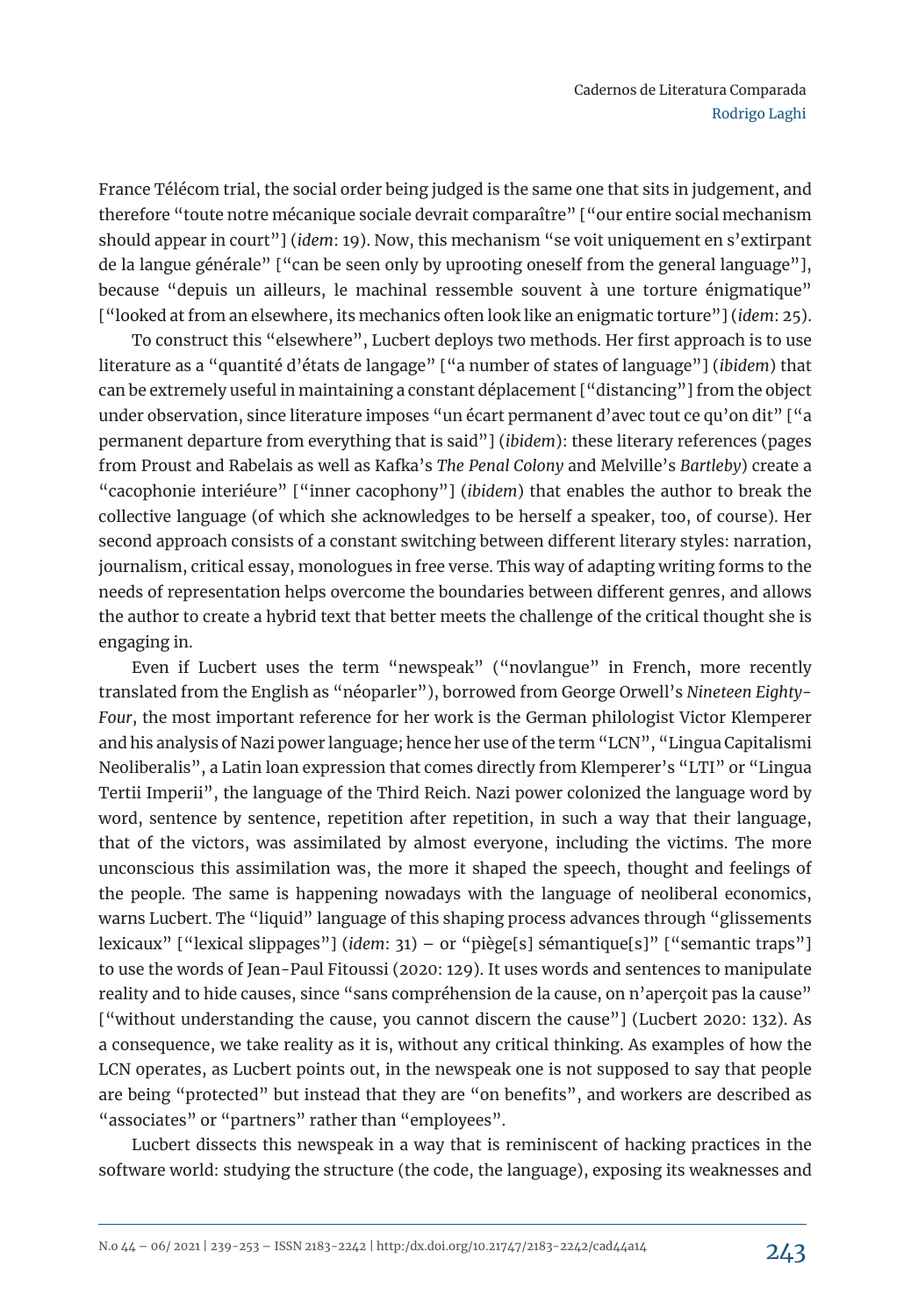exploiting them in order to do something else, something hitherto not thought of, not allowed. As Arjun Appadurai stresses, "the replacement of society by the market" also occurred thanks to the creation of its own fully-fledged cosmology with "a rich stock of narratives, scripts, and stories", by means of a constant use of mass media. This cosmology, Appadurai continues, "also pulls the rug out from any sort of Durkheimian hope for connectivity, solidarity, and moral community. The challenge both for anthropology and for us as citizens is how to make this observation the foundation for new forms of critique and resistance" (Appadurai 2016: 69).

In her work on language, Lucbert looks exactly for these new forms of critique and resistance: if we are to build a new imaginary for our time, the base-line for this mythopoesis should be the use of a language that is related to the reality one experiences and not by employing a newspeak as a tool of concealment.

As Fitoussi remarks, "les mots sont liées aux choses; les détacher d'elles les prive de sens" ["words are linked to things; to disconnect them from things deprives them of meaning"] (2020: 37), and that is exactly what newspeak does; this "appauvrissement du langage" ["impoverishment of language"] (idem: 5) limits our ability to understand reality just as we are facing the unprecedented challenges of climate change, and a global health and socioeconomic crisis, which are consequences of predatory neoliberal capitalism.

If one takes a deeper look at the effects of this use of language one can say, with the Italian jurist Gustavo Zagrebelsky, that "il linguaggio acriticamente accettato esercita qualcosa come una dittatura simbolica" ["uncritically accepted language exerts something like a symbolic dictatorship"] (2010: 57). Western "post-democracies are in the business of population management. […] Like the algorithmic protocols of the digital platforms [they do not] negotiate with our wants, [they] shape what we are capable of wanting" (Seymour 2019: 173). These analyses make quite clear why it is essential to deconstruct the dominant language in order to adopt a critical idiom that will allow us to build a new imaginary.

Furthermore, this newspeak, with the considerable help of media and technology, $^8$  forces us into a continuous present: Lucbert's language-hacking reveals to us that "un monde n'est pas inéluctable; c'est une version des rapports humains temporairement victorieuse" ["a world is not ineluctable; it is a version of those human relations which are temporarily victorious"] (Lucbert 2020: 131). So, if a language is historically situated, having a historical perspective can play a fundamental part in building narratives for our times, and, to do so, journalistic elements in fiction can be decisive, as we will see also in the fourth section of this article.

As a last point in this analysis of the use of language, I would like to address what Laura Tripaldi, in an interview, referred to as the "inadequacy of language":

la nostra cultura – Haraway, nelle orme di Luce Irigaray, la definisce spesso 'fallogocentrica' – ci ha abituati all'idea che è sempre la parola a definire la materia, e mai viceversa. Fortunatamente, chi ha familiarità con la scienza e la tecnologia sa bene che, nella maggior parte dei casi, avviene esattamente il contrario: è il nostro linguaggio che deve continuamente modificarsi per adattarsi alla materia e alle sue trasformazioni.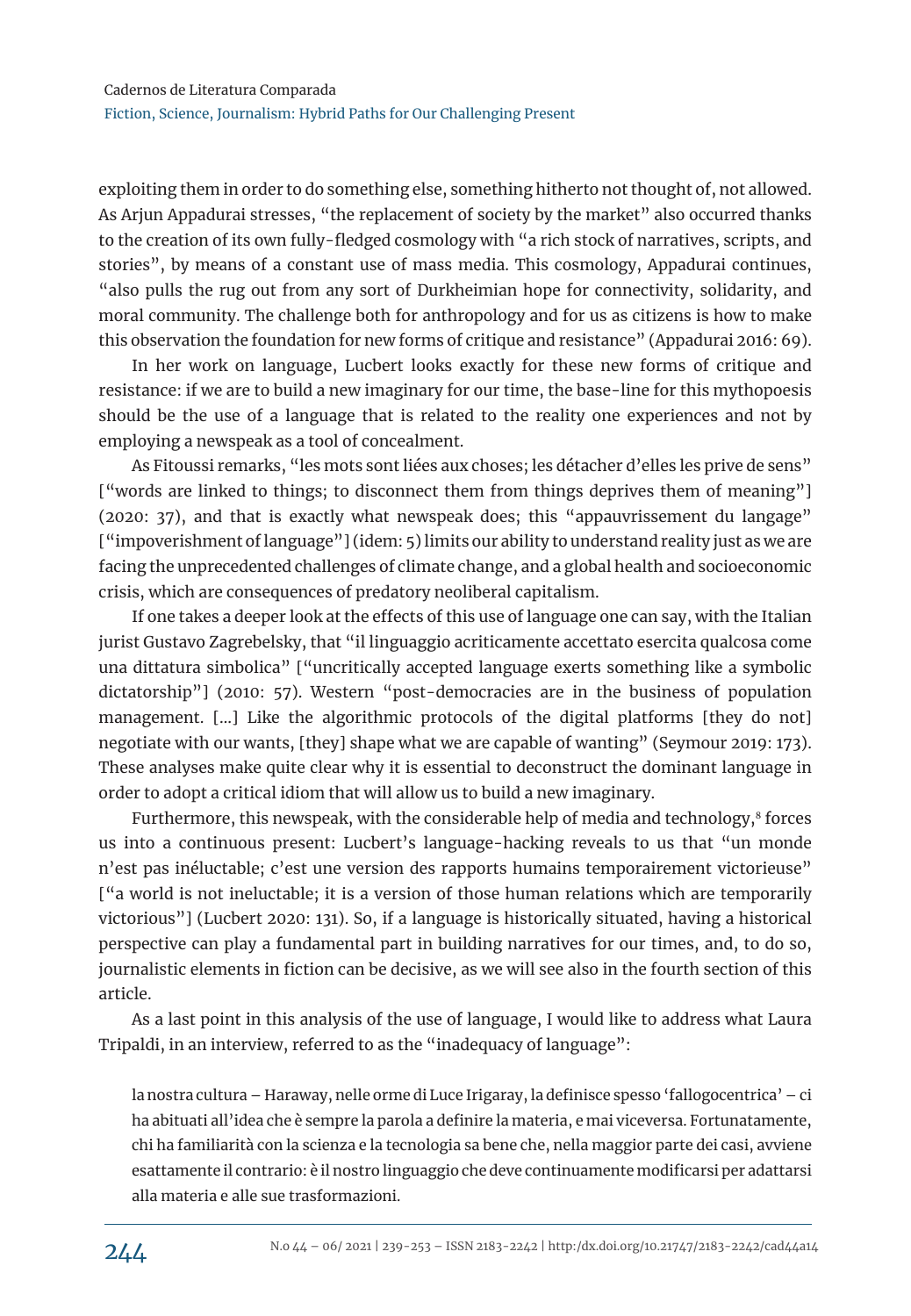[Our culture – Haraway, following in the footsteps of Luce Irigaray, often defines it as "fallogocentric" – has got us used to the idea that it is always the word that defines matter, and never the other way round. Luckily, as those who are familiar with science and technology well know, in most cases it's exactly the opposite that happens: it is our language that has to change constantly to adapt to matter and its transformations.]<sup>9</sup>

This necessity for language to adapt to matter and its transformations has to be taken into consideration as a part of the hybridization process that combines scientific knowledge, fictional narration and journalism/essay: as climate crisis deepens and technological development speeds up and conquers more and more aspects of our everyday life, language needs to follow and adapt – again, in a never-ending effort to better grasp reality. In the same interview, Tripaldi continues:

pensiamo ad esempio alle formule chimiche, una specie di "linguaggio in codice" fatto di lettere e segni che ci permette di descrivere lo strano mondo degli atomi che reagiscono tra loro. Forse la scienza mi appassiona proprio per questo: perché è una specie di via di fuga dal linguaggio, o meglio, un modo per ritornarci sempre arricchiti di parole nuove. E queste nuove parole non sono mai definizioni ma passaggi segreti, fili di ragnatela che ci permettono di spostarci da una parte all'altra della rete che ci connette, per stringere nuove alleanze e scoprirci meno soli.

[let us think, for example, about chemical formulas, a kind of "code language" made of letters and signs that allows us to describe the strange world of atoms interacting with each other. Probably, I'm passionate about science for this very reason: because it is a kind of escape route from language, or better, a way to get back to it enriched by new words. And these new words are never definitions but secret passages, cobwebs that allow us to move from one side of the net connecting us to the other, to forge new alliances and to find ourselves less alone.]<sup>10</sup>

## **When (science) fiction is journalism is (scientific) fiction**

Science fiction has always worked with/from a different "place" (be it *u-topia* or *dystopia*): this *déplacement* creates the conditions for an externality from which to look at our society, all the better to be able to observe it, criticize it and shed some light on trends and tendencies that may trace paths to possible futures. As we have seen with Lucbert, there are various techniques to achieve this externality, such as focusing on language, as she does.

Ted Chiang is a well-known science fiction author whose work is remarkable especially due to his skilful attempts to use new narrative means to explore the socio-cultural challenges of our time. Here I want to focus on one of his short stories, "The Evolution of Human Science", written at the invitation of the British science journal *Nature* and later published in the author's 2010 collection *Stories of your Life*. The task set by the journal, as Chiang himself explains in his notes to the story, was to provide "a short fictional treatment of a scientific development occurring in the next millennium" (Chiang 2010: loc. 6263). Thus, while a science journal was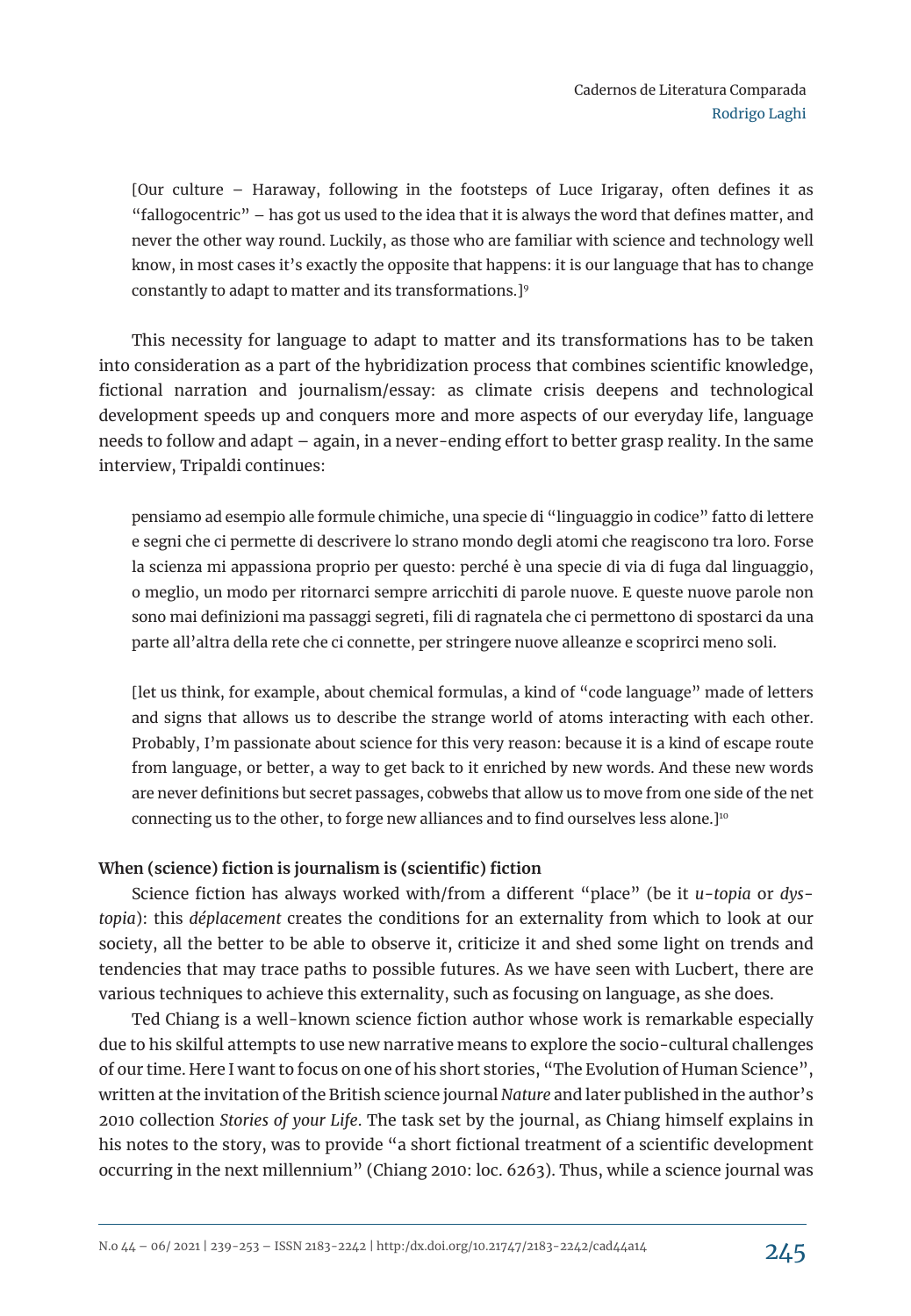asking for fiction to be written about science, Chiang went a step further: "since the piece would appear in a scientific journal, making it about a scientific journal seemed like a natural choice. I started wondering about what such a journal might look like after the advent of superhuman intelligence" (*ibidem*). This is the reason why this particular short story immediately came to mind when I was thinking about the need to incorporate scientific knowledge into fictional writing and about hybrid forms that were able to cross boundaries between genres.

In the fictional future created by Chiang, experimental scientific research is dominated by "metahumans" who are able to make their findings available through "DNT (digital neural transfer)", a language that humans grasp less and less the more metahumans develop it. The consequence is that humans are left out of science, except for hermeneutics, that is to say, "interpreting the scientific works of metahumans" (*idem*: loc. 2989). In Chiang's world, hermeneutics "is a legitimate method of scientific inquiry and increases the body of human knowledge just as original research did", and could help humans "discern applications overlooked by metahumans, whose advantages tend to make them unaware of our concerns" (*idem*: loc. 3012). Hermeneutics, as one example in the story explains, could lead to the discovery of an "intelligence-enhancing therapy" (*ibidem*) that would allow individuals to "up-grade" so they could understand metahuman language, an issue in which metahumans would have little interest.

However, one can read this story on another, quite distinct (science-fictional) narrative level: the problem of a dominant language that prevents humans from understanding reality.<sup>11</sup> In Chiang's fiction, it is future scientific research that alienates human society from reality, while in Lucbert's non-fiction, it is the newspeak of political and economic power that structures our societies.

Chiang, in staging a debate on the role of humans in scientific research at a time when more-than-humans have already taken control of the field, also questions the relation between humans and Artificial Intelligence that is crucial to contemporary debates: "What is the role of human scientists in an age when the frontiers of scientific inquiry have moved beyond the comprehension of humans?" (*idem*: loc. 2981). By posing this question in a fictional work, he also identifies these themes as matters of interest to narrative fiction, highlighting the importance of the relations between science and narrative in the Anthropocene, $12$  an era that "presents a challenge not only to the arts and humanities, but also to our common-sense understandings and beyond that to contemporary culture in general" (Ghosh 2016: loc. 109).

## **The (hybrid) quest for mythopoesis**

*Storie della grande estinzione* is a work curated by Italian writers Matteo Meschiari and Antonio Vena, published under the collective authorial name of TINA.13 It is a hybrid form that not only defies the boundaries of various genres, but does so with a programmatic intent that also includes visual content (illustrations) as a fundamental part of this hybridization.

Examples of this intent can be found throughout the text, such as the quote mentioned in the introduction to the present article or the following passage that echoes Ballardian landscapes: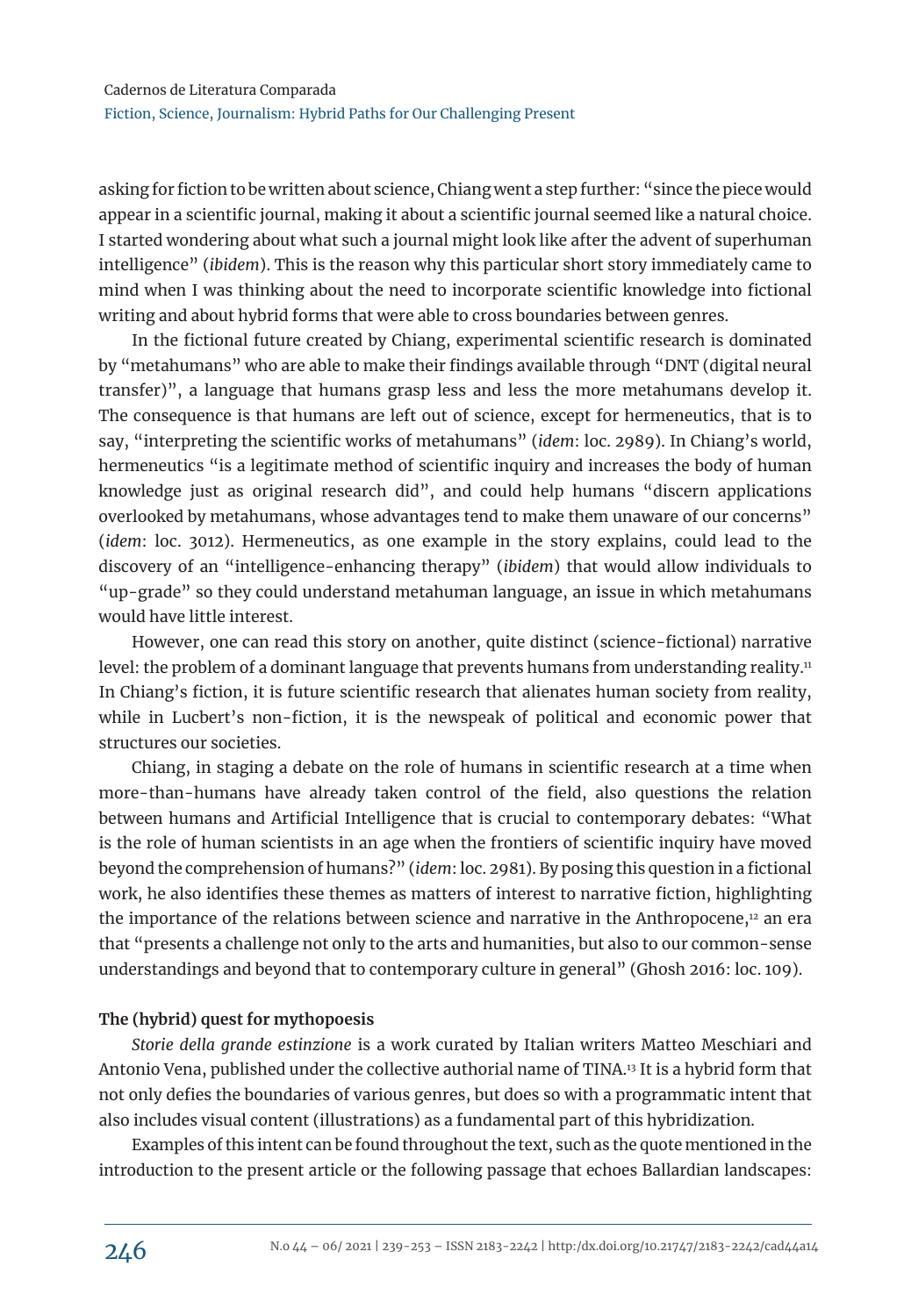"C'è anche una discussione aperta tra più autori, diverse discipline, piani teorici che associano geni e meme, informazione e byte e DNA e ancora manipolazione delle informazioni, delle narrative e poi editing genetico. Siamo pronti ai virus narrativi" ["There is also an open discussion among many authors, in different fields, with theoretical frameworks associating genes and memes, information and bytes and DNA, and now linking the manipulation of information, narrative and genetic editing. We are ready for narrative viruses"] (TINA 2020: 271).

The building of a "nuova tecnologia dell'immaginario" ["new technology of the imaginary"] (*idem*: 100) must start from the observation that everything is connected, *tout se tient*, as the lines cited above seem to suggest. That is why to narrate the present state of affairs implies, for the collective author TINA, adopting a historical and chronological perspective: one has to locate our presence as humankind in a story that begins before and without the human species and will probably continue after its extinction. That means also to reject the contemporary pressure to live in the flow of a constant present (see note 8).

And, since everything is connected (as quantum field theory also suggests), the functional role of language, i.e. the lexicon, is, again, fundamental: "il lessico è centrale. Selezionare il lessico è centrale. Rifondare il lessico è centrale. Adottare quotidianamente il lessico è centrale. Fa tutta la differenza tra narrazioni empatiche e narrazioni di soluzione. Fra storytelling dello status quo e realizzazione del Fiction is Action" ["the lexicon is pivotal. Choosing your lexicon is pivotal. Refounding the lexicon is pivotal. Using your lexicon on a daily basis is pivotal. It makes all the difference between empathic narratives and narratives of solution. Between the status quo storytelling and the accomplishment of Fiction is Action] (*idem*: 77).

The book follows the model of Boccaccio's *Decameron*, dividing the many stories into thematic days, in this case seven rather than ten. In these seven parts, which follow a chronological order, one finds accounts of historical events that can take either fictional or factual form: from the first encounter between homo sapiens and homo neanderthalensis more than 40,000 years ago, to the plague in Athens in 430 BCE, from the Lisbon earthquake of 1755 to the Bhopal disaster of 1984, just to name a few. Then a few mainly fictional passages about the present give way to fictional accounts of imagined possible futures. Some of these short stories are also depicted as illustrations that enrich the book with an extra-linguistic narrative form. Intertwined with these texts, one finds fragments that function as means to connect and contextualize the plot and also provide scientific, historical and cultural information that contributes to the theoretical and critical structure the authors are erecting.

Some of the short stories, and especially those that take place in the  $20<sup>th</sup>$  and  $21<sup>st</sup>$  centuries, provide relevant examples of the hybridization of journalism and fiction. "Il suicidio dei pinguini" ["The suicide of penguins"] (*idem*: 45) talks about the discovery of the neurological Minamata disease: it begins with an introduction that sets out some of the relevant philosophical implications (e.g. the problem of suicide as interpreted by Albert Camus) and makes reference to the cinema of Werner Herzog; it then tells the story of the discovery of the consequences of mercury poisoning and the questions and fears that arose among the population of the Japanese city back in the fifties, making use of a form of writing that includes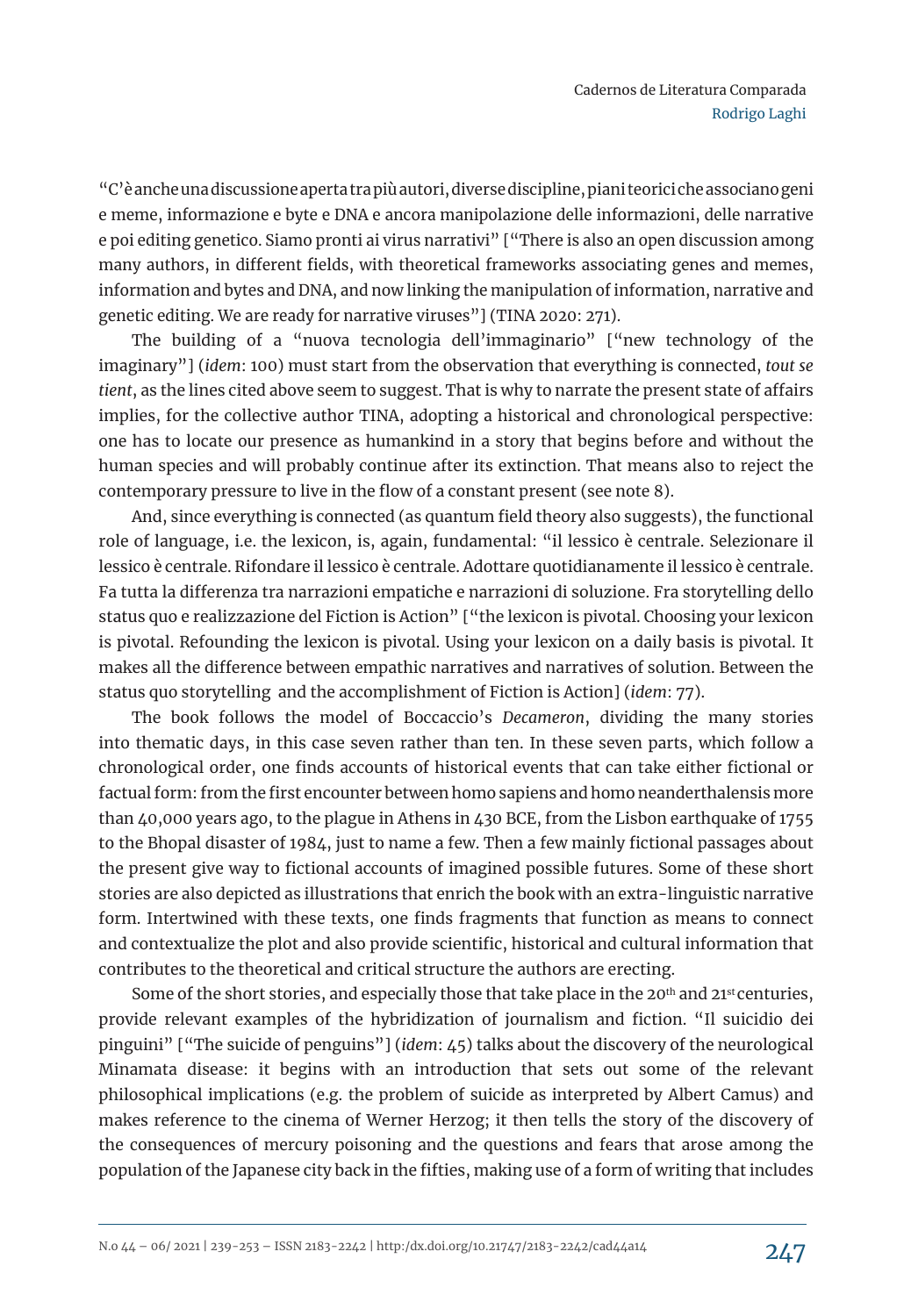scientific popularization and can be referred to as literary journalism.

This is the same narrative device the authors used in "Estonia. Siljia Europa. Estonia. Siljia Europa" (*idem*: 121) on the sinking of the cruise ferry *Estonia* in 1994: this chronicle of the dramatic accident could well have appeared in a newspaper of the time or been written by a reporter dedicated to finding out the truth about what happened, and even looking into the conspiracy theories the tragedy brought forth.

Even when the stories are entirely fictional, the short fragments connecting them often use scientific references, historical contextualization and quotes by authors from different fields. This narrative strategy allows the collective author to provide the reader with a perception of unity and continuity, a strong sense of cohesion.

*Storie della grande estinzione* is a powerful example of just one of the many ways in which contemporary writers make use of hybrid narrative forms. Although genre hybridization has long existed, these stories, through their specific contemporary plots, may be regarded as an attempt to create what Amitav Ghosh calls "moments of recognition" (Ghosh 2016: loc. 49), i.e. moments in which we witness the ability of non-human forces "to intervene directly in human thought" (*idem*: loc. 423). Those non-human forces are the natural elements that, in these times of dramatic climate change, impose their presence and demand to be taken into account, not just in our everyday life but also in the way we culturally interpret reality. The statement "fiction is action" (TINA 2020: 77, 167) presupposes such moments of recognition can occur also in the case of a literary object (and not only an unprecedented climate event, as described in Ghosh's book).

It is perhaps this non-human presence that differentiates contemporary from past hybrid narrative forms, providing a return to the novel's portrayal of "forces of unthinkable magnitude that create unbearable, intimate connections over vast gaps in time and space" (Ghosh 2016: loc. 877). This return not only poses the problem of memory (as a collective mechanism) but also of the need to "immaginare l'impossibile per sopravvivere all'imprevedibile" ["imagine the impossible to survive the unforeseeable"] (TINA 2020: 193). To put it in the words of Amitav Ghosh:

If literature is conceived of as the expression of authentic experience, then fiction will inevitably come to be seen as "false". But to reproduce the world as it exists need not be the project of fiction; what fiction – and by this I mean not only the novel but also epic and myth – makes possible is to approach the world in a subjunctive mode, to conceive of it *as if* it were other than it is: in short, the great, irreplaceable potentiality of fiction is that it makes possible the imagining of possibilities. And to imagine other forms of human existence is exactly the challenge that is posed by the climate crisis. (2016: loc. 1753)

This is precisely the challenge that the authors involved in the writing of *Storie della grande estinzione* have taken up with their hybrid work of constructing a new imaginary.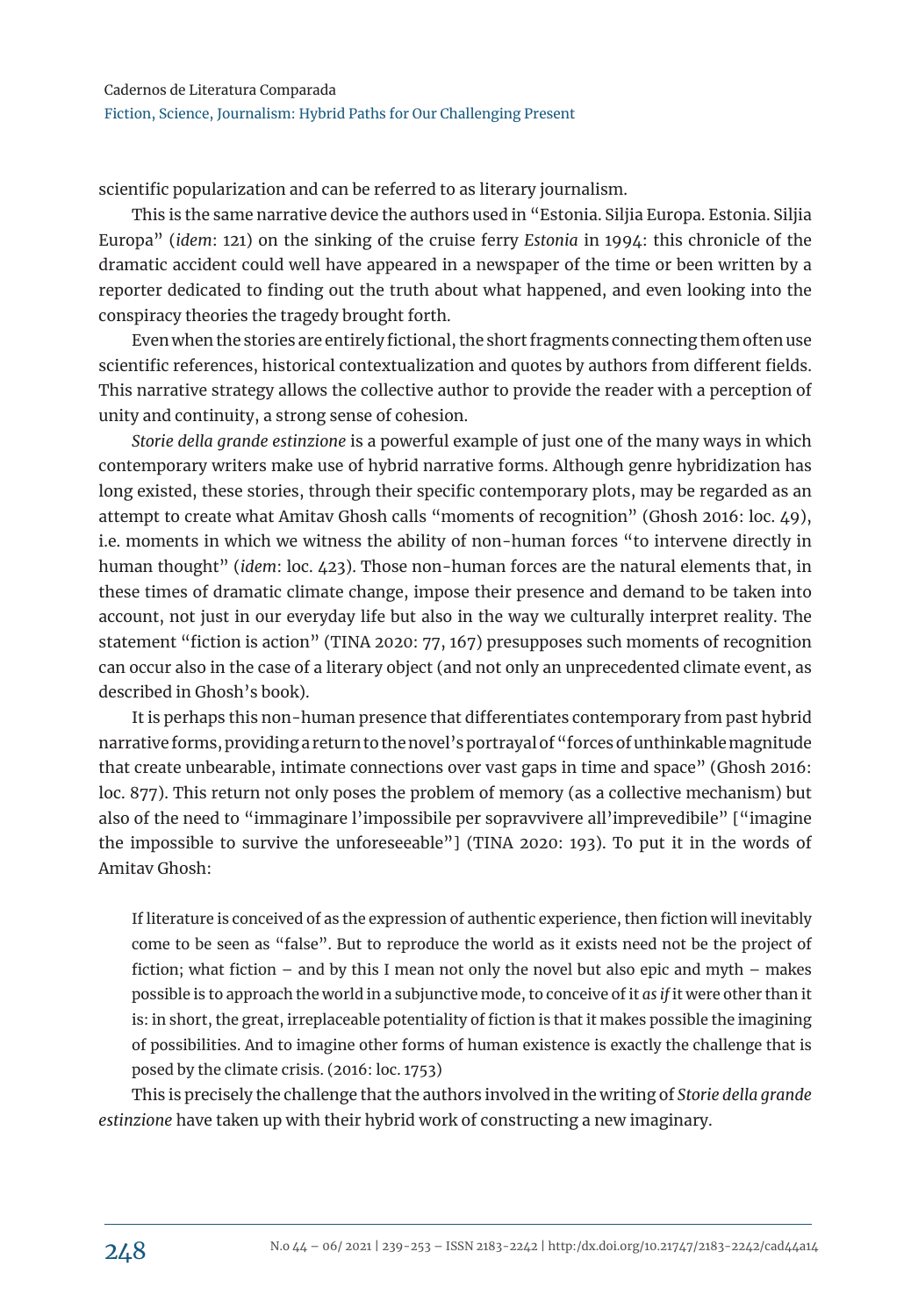### **Conclusions**

If, in the past, literature and journalism have competed with and comple(men)ted each other to find deeper and more meaningful ways to represent reality, $14$  the challenges posed by the complexity of our contemporary globalized world probably call for new forms of contamination and cross-pollination between these genres and beyond them.

As I have tried to argue in this article, by way of an examination of selected hybrid narrative objects, while the possibilities opened up by hybridization could be multiple and non-exclusive, they will also probably offer (and are already offering) useful semiotic means to deepen collective awareness, as humanity struggles to understand the natural phenomena that climate change is unleashing, many of them a consequence of the economic and social impact of the neoliberal policies that have been adopted at a global level over recent decades.

If it is true that, as TINA says, "l'Antropocene […] è a tutti gli effetti il tentativo di fondare una nuova cosmologia" ["In effect, the Anthropocene (…) is the attempt to found a new cosmology"] (TINA 2020: 407), then an even greater truth is that in order to do so we must first tear down the newspeak that prevents us from grasping reality at its fullest; that is why I consider working critically on language a primary and fundamental step.

The hybridization between genres could also go further, in ways that may include moving "beyond language" (Ghosh 2016: loc. 1159) by taking into consideration "patterns of communication that are not linguistic" (*ibidem*). This is an issue the Italian writer Giuseppe Genna addresses when he points to non-textual horizons for the interpretation of reality:

La breccia Covid mi dice che siamo entrati in una categoria molto diversa da quella del testo e molto diversa da quella dell'immaginario. […] Siamo veramente in uno spazio clamoroso di neo-percezione umana che si amplificherà sempre di più andando avanti perché l'ingresso di tutti i device, tutte le neotecnologie e le nanotecnologie nel corpo di aprirà nuovi orizzonti sensoriali e interpretativi della realtà. […] Ci dobbiamo riformulare tutto, reinventare tutto, questa reinvenzione io non credo che sarà testuale.

[The Covid rupture tells me we have entered a phase that is very different from that of the written text and very different from that of the imaginary. […] Now, we really are in a noisy space of human neo-perception that will amplify itself more and more as time goes by because all of the devices, all of the neotechnologies and nanotechnologies we will be carrying in our bodies, will open new sensory horizons and new interpretations of reality. [...] We have to reformulate everything, reinvent everything, I don't believe that this reinvention will be textual.]<sup>15</sup>

This confluence of writing, new technologies, science and non-human forces, all insisting on a presence and vying for a place in our lives, will, of course, influence future trends and contaminations whose potential narrative forms we can barely start to imagine.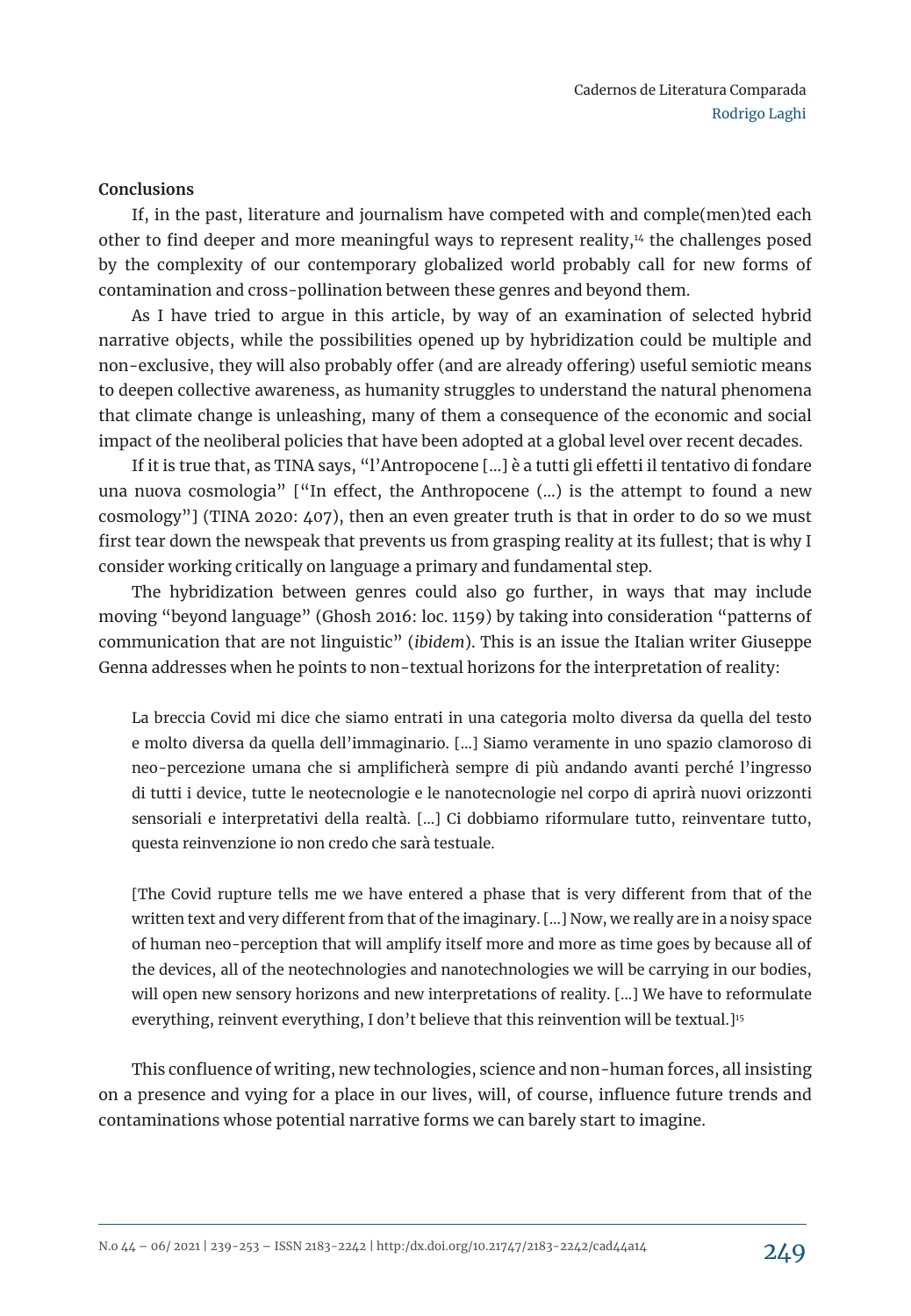#### **NOTES**

\* Roberto Laghi, after a first MA in History and a second in Public and political communication, worked as a journalist, editor and consultant for about ten years. Now he is a Ph.D. candidate in Italian Studies at Avignon Université in joint supervision with Università di Parma in Italy. His research focuses on the influences and cross-pollinations between new technologies and writings about the present and how these influences impact on the representations of reality, in the context of the cultural production of the Anthropocene.

<sup>1</sup> The concept of "Anthropocene" was proposed by Paul Crutzen in 2000 "to capture [the] quantitative shift in the relationship between humans and the global environment" based on the evidence that "humankind, our own species, has become so large and active that it now rivals some of the great forces of Nature in its impact on the functioning of the Earth system" (Steffen *et al*. 2011: 843). As Crutzen himself, together with other researchers, explains, "the term Anthropocene suggests: (i) that the Earth is now moving out of its current geological epoch, called the Holocene and (ii) that human activity is largely responsible for this exit from the Holocene, that is, that humankind has become a global geological force in its own right. Since its introduction, the term Anthropocene has become widely accepted in the global change research community" (ibidem). Despite the fact that the Anthropocene has not (yet) been accepted as a geological era, it has become popular not just in the scholarly world but also in a wider global cultural debate, involving mainstream journalism, art and literature. While the scientific debate focuses mainly on the physical consequences of human activity on the planet and on when to situate the beginning of this era, the humanities are more concerned by the representations of these consequences and by how these changes "have affected our cultures and histories, driven wars and alliances, shaped our economies, and influenced the way people have been enslaved, subjugated, and exploited, from the age of agriculture to the age of steam and the microchip" (McManus, 2018: 45).

<sup>2</sup> Unless otherwise stated, all translations from French and Italian are mine.

3 Using the term "negotiations", Caracciolo refers to the the concept of "narrative negotiations" as shaped by Luc Herman and Bart Vervaeck (Herman & Vervaeck: 2017), who "embed narrative negotiations in a wider cultural and social context", and while admitting "that negotiations tend to involve tensions and conflicts [they] would like to stress these need not at all be resolved or even tempered in the course of the process" (*idem*: 619). In reference to the call for "new" stories for the Anthropocene, Caracciolo also challenges the concept of this newness "by drawing a link between novelty and complexity" (Caracciolo 2020: 19).

<sup>4</sup>The debate around these themes is enormous and ongoing. As a point of departure, I would refer to two works that I have found very useful: *La disinformazione felice*. *Cosa ci insegnano le bufale* by Fabio Paglieri (2020), with its very rich and upto-date bibliography on information, misinformation and malinformation; and *Democrazie a rischio*. *La produzione sociale dell'ignoranza* by Fabrizio Tonello (2019), whose analysis helps to situate the problem of information and journalism in contemporary societies.

<sup>5</sup> For a more detailed analysis of Lucbert's book, see Laghi 2020.

<sup>6</sup> Some of the best media coverage of the case during the years in question came from the French independent online media Mediapart, which constructed two dossiers, one on what happened at France Télécom and a second on the trial: <https://www. mediapart.fr/journal/france/dossier/dossier-france-telecom-des-suicides-au-proces>, and <https://www.mediapart.fr/ journal/france/dossier/france-telecom-chroniques-du-proces-d-un-harcelement-moral-grande-echelle> (last accessed on 28/12/2020).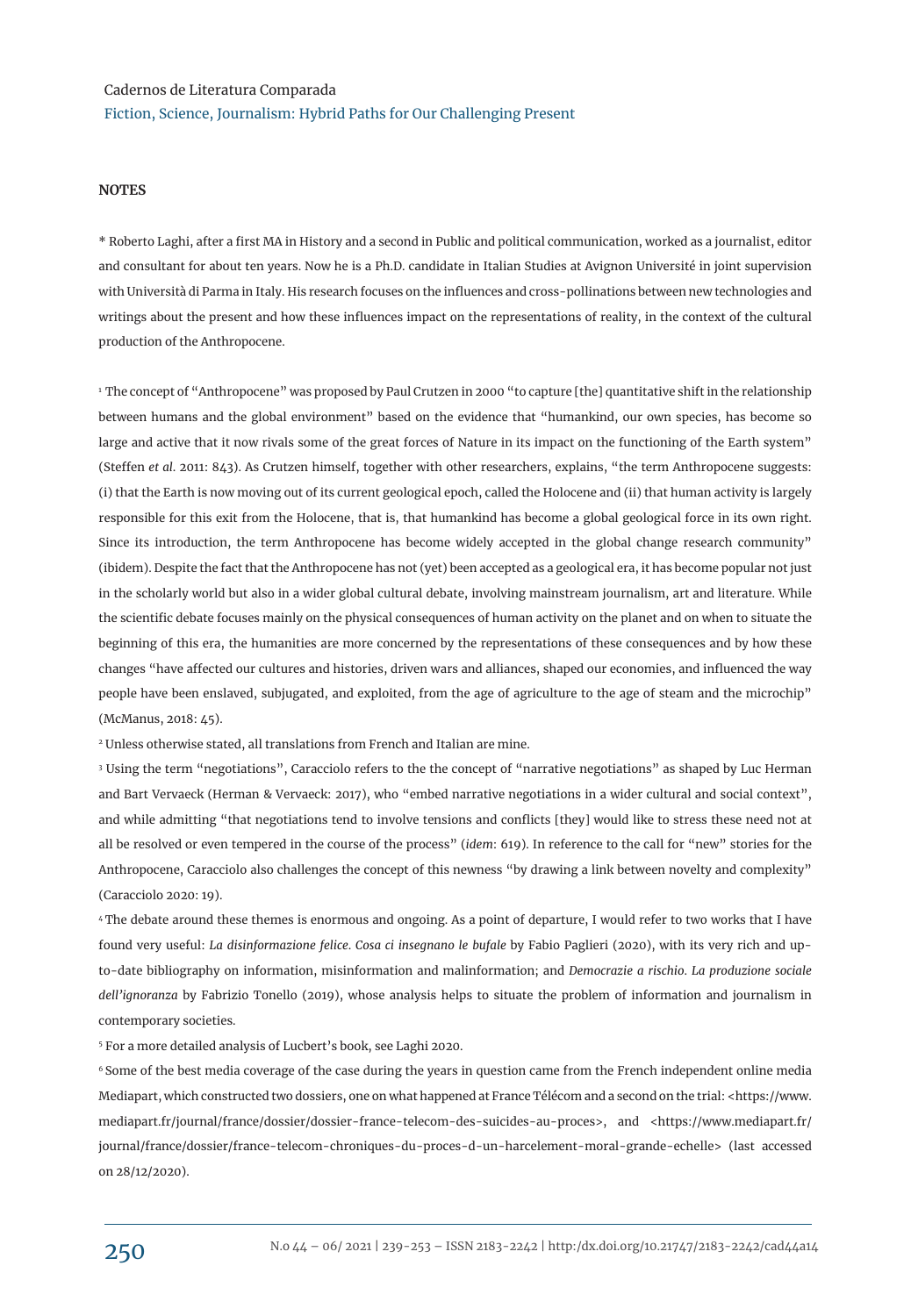<sup>7</sup> Sandra Lucbert, interview in "Par les temps qui courent", France Culture, 18.09.2020. <https://www.franceculture.fr/ emissions/par-les-temps-qui-courent/par-les-temps-qui-courent-emission-du-vendredi-18-septembre-2020> (last accessed on 28/1/2021).

<sup>8</sup> As an example of this trend, Fabrizio Tonello writes of the "'flusso di coscienza giornalistico' dove l'imperativo della notizia in tempo reale sostituisce qualsiasi altro parametro, in particolare la verifica dei fatti, la credibilità, la contestualizzazione" ["the journalistic stream of consciousness in which the imperative of real time news replaces every other parameter, in particular fact-checking, trustworthiness, contextualization"] (2019: 46). The focus on "real time" implies that this stream keeps flowing, feeding a never-ending moment-to-moment succession of unrelated events; the same happens on social media platforms. To use the words of François J. Bonnet, "la sphère médiatique contribue elle aussi à une amnésie de plus en plus tenace, ou plus exactement à son acceptation" ["the media sphere also contributes to a more and more relentless amnesia or, more precisely, to its acceptance"] (2017: 33). Zygmunt Bauman argued that "the novel instantaneity of time radically changes the modality of human cohabitation – and most conspicuously the way in which humans attend to (or do not attend to, as the case may be) their collective affairs, or rather the way in which they make (or do not make, as the case may be) certain affairs into collective ones" (2000: 126).

<sup>9</sup> Laura Tripaldi, interview published in the newsletter "Medusa – Vyta", <https://us15.campaign-archive.com/?u=6f14663 2ca91ad91d4b9dbd74&id=d9b5e81a9d> (last accessed on 29/01/2021). The concept of phallogocentrism was first coined by Jacques Derrida.

<sup>10</sup> Laura Tripaldi, interview cited in note 9 above.

11 Interviewed by Joshua Rothman of the *New Yorker*, Chiang claimed that language was a "recurring concern" in his work, and went on to develop his idea as follows: "There's a book by Umberto Eco called 'The Search for the Perfect Language' […] It's a history of the idea that there could be a language which is perfectly unambiguous and can perfectly describe everything. At one point, it was believed that this was the language spoken by angels in Heaven, or the language spoken by Adam in Eden. Later on, there were attempts by philosophers to create a perfect language." Rothman, "Ted Chiang's soulful science fiction", <https://www.newyorker.com/culture/persons-of-interest/ted-chiangs-soulful-science-fiction> (last accessed on 31/01/2021).

<sup>12</sup> Just as narrative can assimilate and challenge forms of institutional control and political power, it can interact in complex and diverse ways with the forms of science. See, for example, Caracciolo 2019.

<sup>13</sup> As explained on the cover of the book, the name TINA is a reference to Tina Michelle Fontaine (1999-2014), a First Nation Canadian teenager who was reported missing and found dead in August 2014, "a micro-apocalypse that is part of the many low-intensity genocides that cause individuals, languages, traditions, worlds, possibilities, to disappear". At the same time, TINA hijacks the acronym for "There Is No Alternative", a slogan coined by Herbert Spencer and used by the likes of Margaret Thatcher and Francis Fukuyama to justify neoliberal policies.

<sup>14</sup> Without doubt, one of the most significant examples is John Steinbeck's *The Grapes of Wrath*.

<sup>15</sup>Giuseppe Genna, participation in an online debate entitled "Le parole e i racconti per l'Antropocene", Book Pride 2020, 25 October 2020, <https://www.youtube.com/watch?v=97G72jq3bDs> (last accessed on 5/11/2020).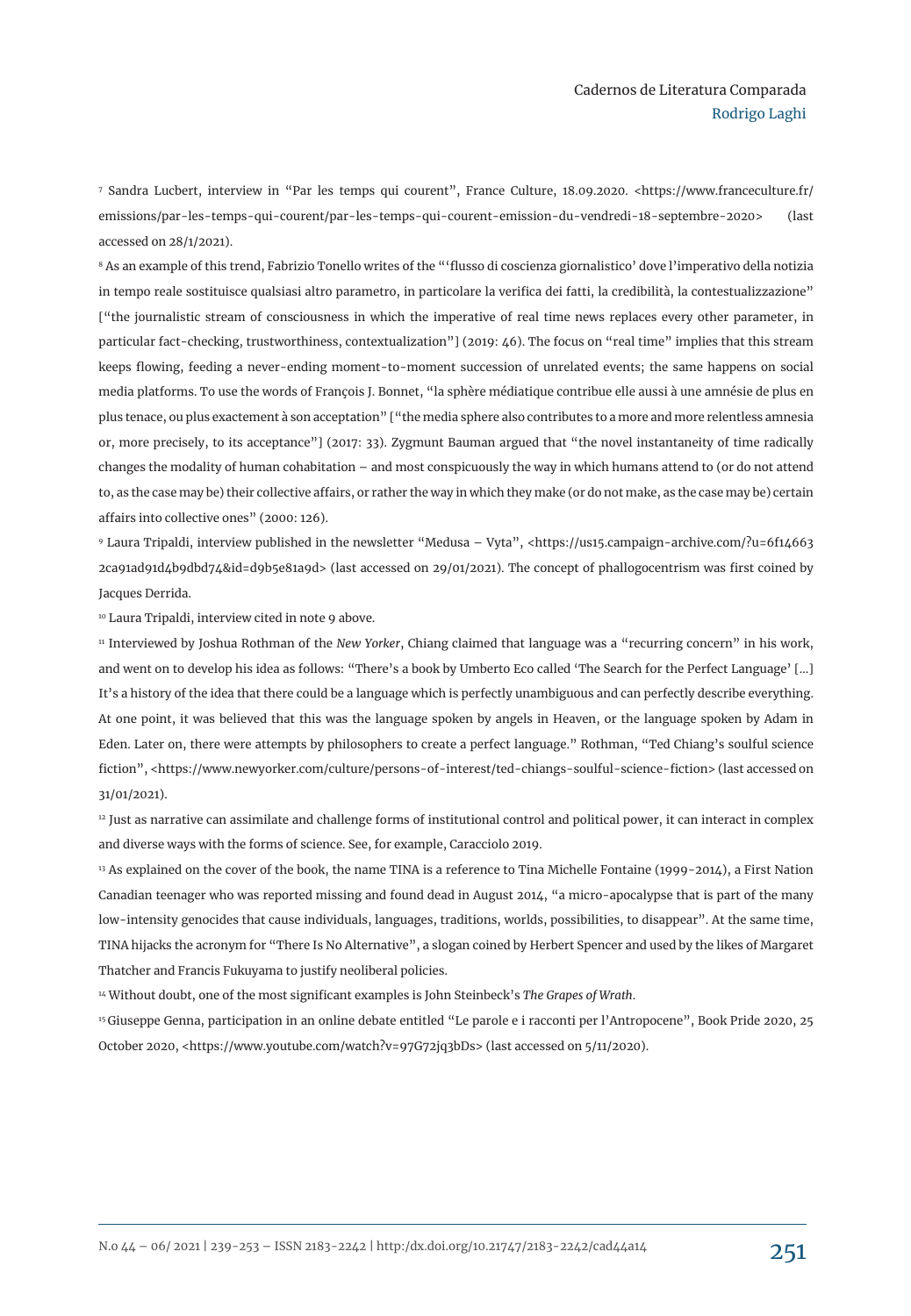## **Works Cited**

Appadurai, Arjun (2016), *Banking on words*, Chicago, University of Chicago Press.

Bauman, Zygmunt (2000), *Liquid modernity*, Cambridge, Polity Press.

Bonnet, François J. (2017), *Après la mort. Essai sur l'envers du présent*, Paris, Éditions de l'éclat.

Caracciolo, Marco (2019), "Form, Science, and Narrative in the Anthropocene" in *Narrative* 27 (3): 270–89 (October 2019).

- -- (2020) "Negotiating Stories in the Anthropocene. The Case of Nathaniel Rich's Losing Earth", in *DIEGESIS. Interdisciplinary E-Journal for Narrative Research / Interdisziplinäres E-Journal für Erzählforschung* 9.2, 16-33. <https://www.diegesis.uni-wuppertal.de/index. php/diegesis/article/download/394/596>
- Carbé, Emmanuela / Jacopo La Forgia / Francesco D'Isa (2020), *Trilogia della catastrofe*. Prima, durante e dopo la fine del mondo, Firenze, effequ.

Chiang, Ted (2010), *Stories of your Life*, Easthampton MA, Small Beer Press (ebook).

- Fitoussi, Jean-Paul / Francesca Pierantozzi (curator) (2019), *La neolingua dell'economia,*  Torino, Einaudi.
- Fitoussi, Jean-Paul (2020), *Comme on nous parle. L'emprise de la novlangue sur nos sociétés,*  Paris, Les Liens Qui Libèrent.
- Ghosh, Amitav (2016), *The great derangement. Climate change and the unthinkable*, London, Penguin Books (ebook).
- Herman, Luc / Vervaeck, Bart (2017), "A theory of narrative in culture", in *Poetics Today* 38:4 (December 2017), DOI 10.1215/03335372-4184265.
- Klemperer, Victor (2010), *LTI. La lingua del Terzo Reich. Taccuino di un filologo*, (translation by Paola Buscaglione Candela), Firenze, Giuntina.
- Laghi, Roberto (2020), "Sandra Lucbert, Personne ne sort les fusils, Paris: Seuil, 2020", in Sphères n° 5 "Objectivité dans la recherche scientifique", https://hal.archives-ouvertes. fr/hal-03210917v1 .
- Lucbert, Sandra (2020), *Personne ne sort les fusils*, Paris, Seuil.
- McManus, Karla (2018), "How Anthropo-scenic!": Concerns and Debates about the Age of the Human, in Hackett, Sophie, Kunard, Andrea, Stahel, Urs (ed.) (2018), *Anthropocene: Burtynsky, Baichwal, de Pencier*, Fredericton, Goose Lane Editions.

Mbembe, Achille (2020), *Brutalisme*, Paris, La Découverte.

Monacelli, Enrico (2020), "Estinzione", in *Demonologia rivoluzionaria*, Roma, Nero, p. 115-126. Orwell, George (1991), 1984, New York, Penguin.

- Paglieri, Fabio (2020), *La disinformazione felice. Cosa ci insegnano le bufale*, Bologna, il Mulino.
- Porcelluzzi, Nicolò (2021), "Medusa Vyta", <https://us15.campaign-archive.com/?u=6f146 632ca91ad91d4b9dbd74&id=d9b5e81a9d> (last accessed on 29/01/2021).
- Rothman, Joshua (2017), "Ted Chiang's soulful science fiction", <https://www.newyorker. com/culture/persons-of-interest/ted-chiangs-soulful-science-fiction> (last accessed on 31/01/2021).